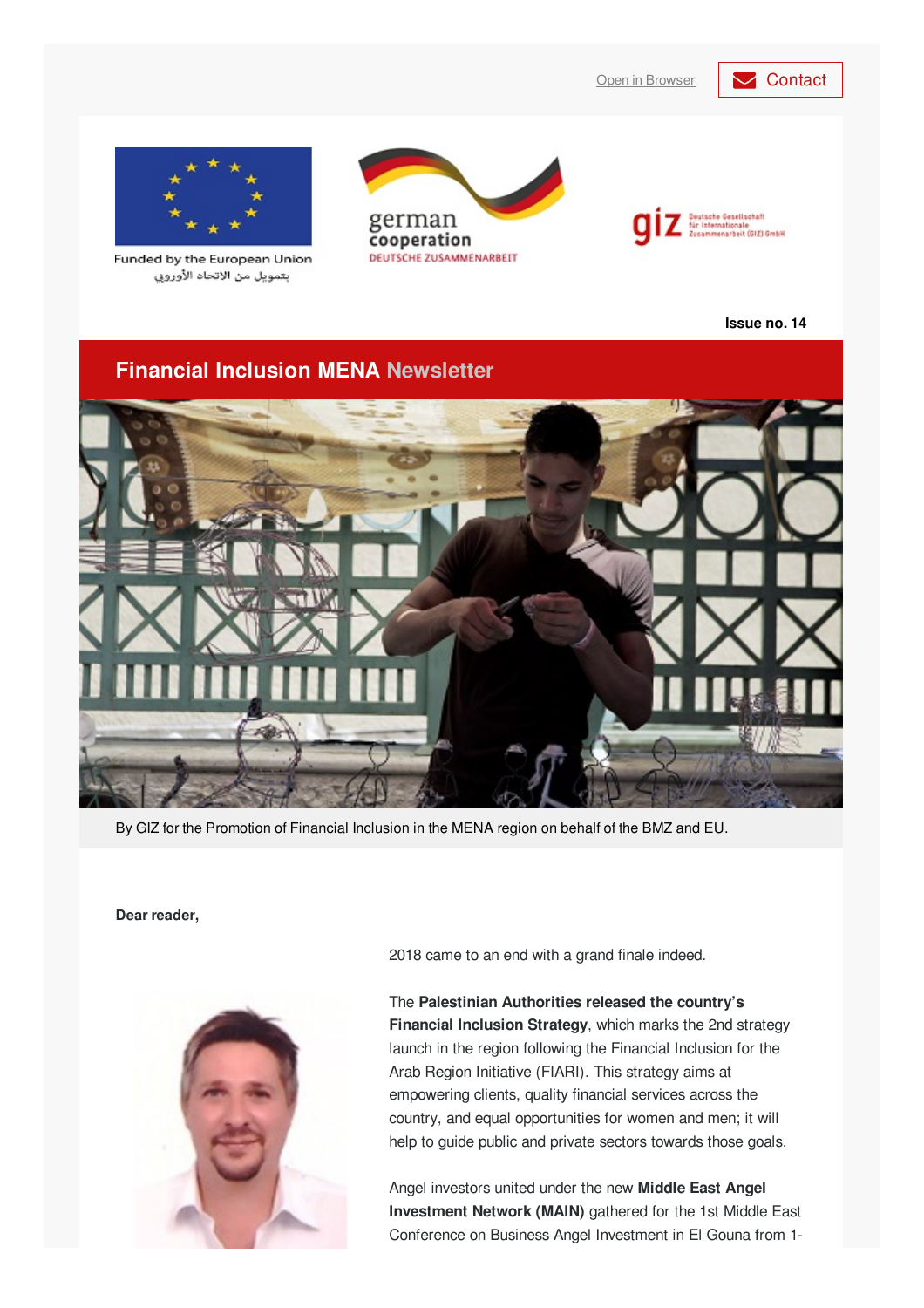

2 November. MAIN brings together start-up investors from the region, helping them to exchange experience and explore new cross-border investment opportunities. The event established MAIN as a regional investor network.

#### GIZ 2017**...**

More than 250 public and private sector affiliates convened at

the **Arab #FinTex Symposium on Blockchain & Financial Inclusion co-hosted by FIARI partners from 12-13 December** to examine how best to promote transformative FinTech for development in the region. The Abu Dhabi FinTech for Financial Inclusion Agenda emphasizes the Arab World's priorities in technology-driven financial innovation and unique opportunities that unfold across borders and policy and market levels.

Looking ahead, we are very enthused about **FIARI's program** highlighting Green Financial Inclusion, FinTech, Microfinance, Agricultural Finance, and Strategy & Data; as well as about our new partnerships to boost Start-up Bootcamps together with investors. 2019 has much to offer for further policy, infrastructure, and market level change processes in the region!

Yours sincerely,

Hayder Al-Bagdadi

**Feature: National Strategy for Financial Inclusion in Palestine**



# **Financial Inclusion in Palestine**

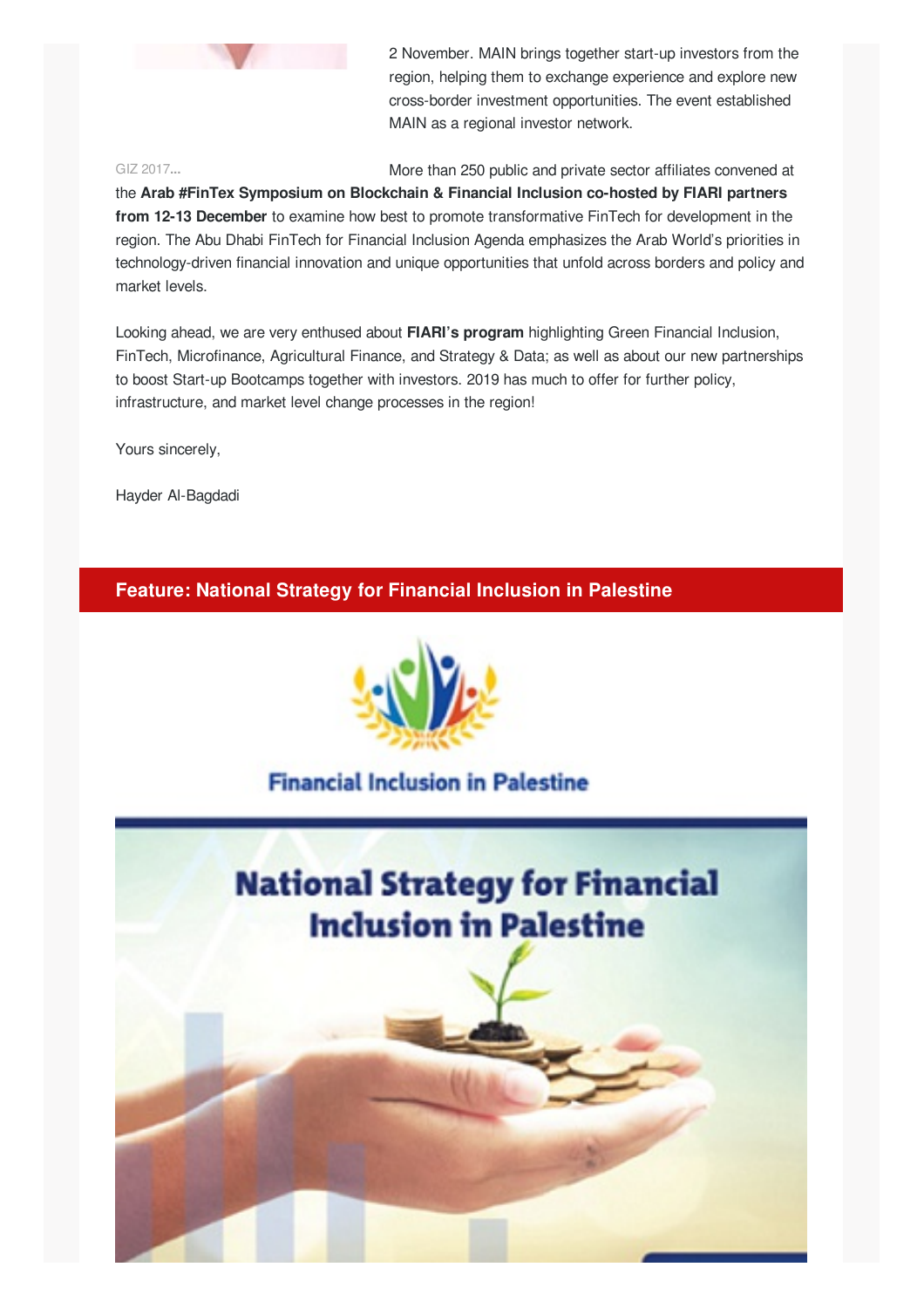

# Palestine Launches Financial Inclusion Strategy – Advancing Towards Inclusive Sustainable Development

Empowered financial clients. Quality financial services used by people and businesses in all corners of the country. Equal opportunities for women and men. Palestine presents its policy priorities for financial inclusion with the launch of the national strategy 2018-2025.

Read [more...](http://microfinance-mena.org/news/palestine-launches-financial-inclusion-strategy-advancing-towards-inclusive-sustainable-development/)

Read the strategy [\(English\)...](http://microfinance-mena.org/wp-content/uploads/2019/01/NFIS_en_layouted.pdf) Read the strategy [\(Arabic\)...](http://www.pma.ps/Portals/1/Users/002/02/2/Publications/Financial Inclusion publication/National Financial Inclusion Strategy NFIS.pdf)

# Financial Inclusion Study in Palestine (Summary)

The study aims at providing detailed proposals and recommendations based on facts and evidence to devise a National Strategy on Financial Inclusion, in line with accurate knowledge of financial inclusion strengths, weaknesses, opportunities and challenges.

Read the summary of the study [\(English\)…](http://microfinance-mena.org/wp-content/uploads/2019/01/FI-Study-Summary_en-1.pdf) Read the summary of the study [\(Arabic\)…](http://www.pma.ps/Portals/1/Users/002/02/2/Publications/Financial Inclusion publication/Summary of Financial Inclusion Study.pdf)

### **Arab #FinTex Symposium on Blockchain & Financial Inclusion**

Member institutions of the Financial Inclusion for the Arab Region Initiative (FIARI), partners and affiliates from the Arab region and beyond met in December 2018 at the 2018 Arab #FinTex Symposium to discuss the latest international developments in Blockchain & Financial Inclusion and conducive approaches to financial technology (FinTech) for the Arab Region. Read the press [release...](http://microfinance-mena.org/news/arab-fintex-symposium-blockchain-technology-financial-inclusion/) Visit the [webpage...](http://www.fiari.org/arabfintex/) Read [opening](https://www.afi-global.org/speeches/2018/12/arab-fintex-symposium-opening-remarks-afi-executive-director-dr-alfred-hannig) remarks by Dr. Alfred Hannig, Executive Director, AFI...





### **Further Project News**

### **Success Story: Khaled Subscription**

Subscribe to the Newsletter<br>Newsletter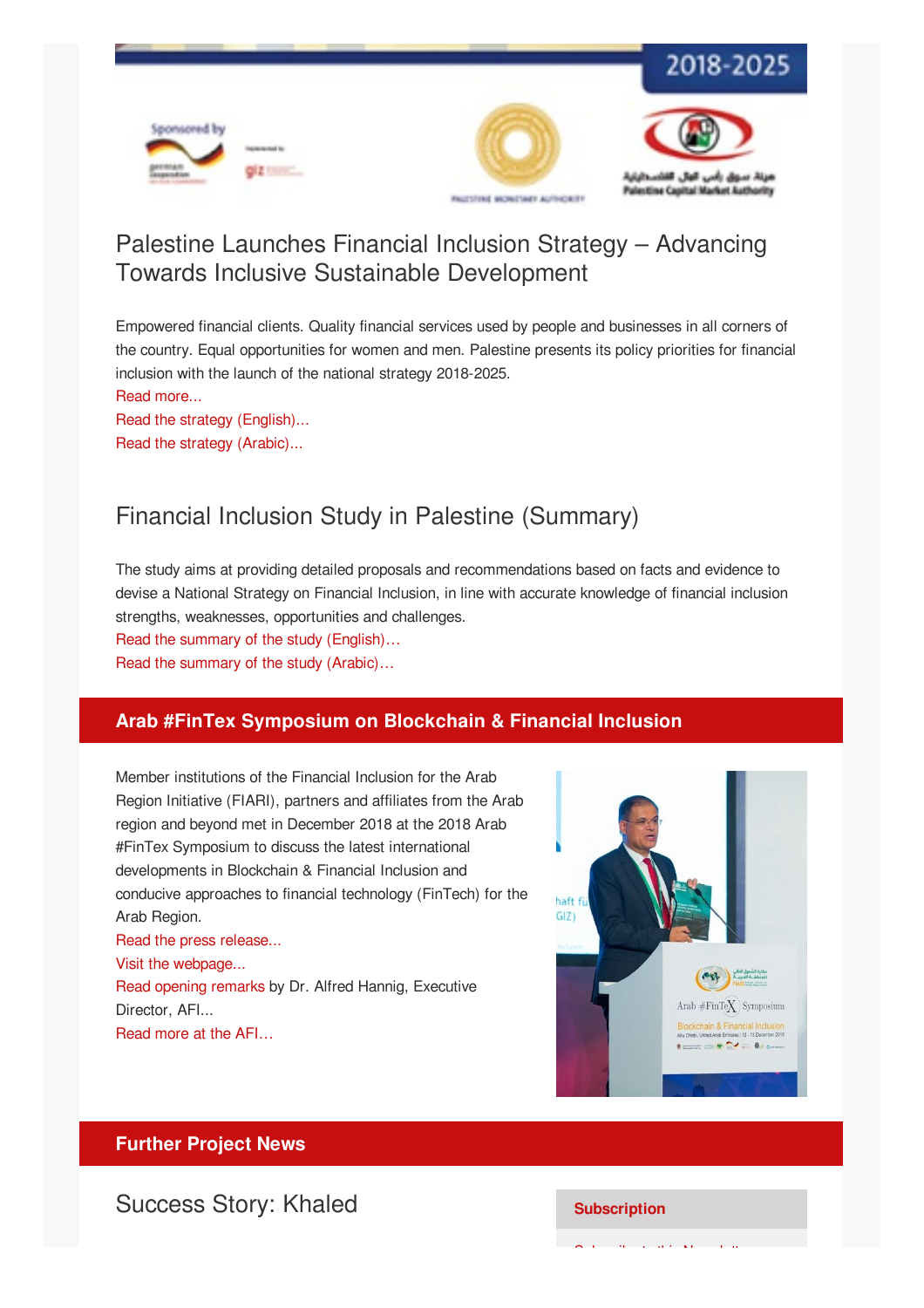"I tell everybody to work hard on their hobbies like I did. It will be tough, but eventually they will reap the fruit and they will succeed."



Microfinance Regulator Roundtable: Challenges and Learnings for the Next Phase of Microfinance Market Development in Arab Countries

Distinguished microfinance regulators from Palestine, Morocco, Jordan, Tunisia and Egypt gathered at the Microfinance Regulator



Roundtable to exchange on the state of affairs and experiences in their countries.

Read [more...](http://microfinance-mena.org/news/microfinance-regulator-roundtable-challenges-learnings-next-phase-microfinance-market-development-arab-countries/)

# From the World's FinTech Capital



'Fintech' heralds the dawn of narrow banking and portfolio optimization. It will change the nature of money, shake the foundations of central banking and deliver nothing less than a

democratic revolution for all who use financial services. Read [more...](http://microfinance-mena.org/news/worlds-fintech-capital/)

#### Subscribe to this [Newsletter](mailto:financialinclusion-mena@giz.de?cc=alaa.alhyari@giz.de&subject=Newsletter subscription&body=Dear GIZ team, I would like to subscribe to your newsletter.)

#### **More Arabic News**

Visit [CGAP's](http://findevgateway.org/ar) Arabic FinDev [Gateway](http://www.findevgateway.org/ar/bulletin) and read their monthly bulletin or follow them on [Twitter](http://twitter.com/ArabicFinDev), [Facebook](http://www.facebook.com/ArabicFinDevGateway) or [LinkedIn](http://www.linkedin.com/in/arabicfindevgateway).

#### **Upcoming events**

**FinTech Innovations & the Future of Banking Services** 5 - 6 March 2019, Dead Sea (Jordan) [More…](http://www.uabonline.org/en/events/conferences/fintechinnovationsthefutureofbankingservices/60080/0)

**15th Annual Global Microfinance Forum** 14 - 15 March 2019, Amsterdam (Netherlands) [More…](https://www.uni-global.eu/portfolio-page/15th-annual-global-microfinance-forum/)

**Blockchain Summit Frankfurt** 26 March 2019, Frankfurt Main (Germany) [More…](https://www.blockchainsummitfrankfurt.com/)

**Executive Microfinance & Financial Inclusion School 2019** 25 - 29 March 2019, Dubai (UAE) [More…](https://www.findevgateway.org/sites/default/files/event_files/executive_microfinance_financial_inclusion_school_2019.pdf)

**Arab Financial Inclusion Day** 27 April 2019, Arab Countries To be announced...



### **Regional News**

Digi#ances Project Successfully Completes Development Partnership with Jordanian Fintech Dinarak

Since early 2017, the GIZ project Improving Access to Remittances and other Financial Services through Digital Solutions (Digi#ances) has been engaged in a development partnership with the mobile payment service



Digi#ances

#### **Publications**

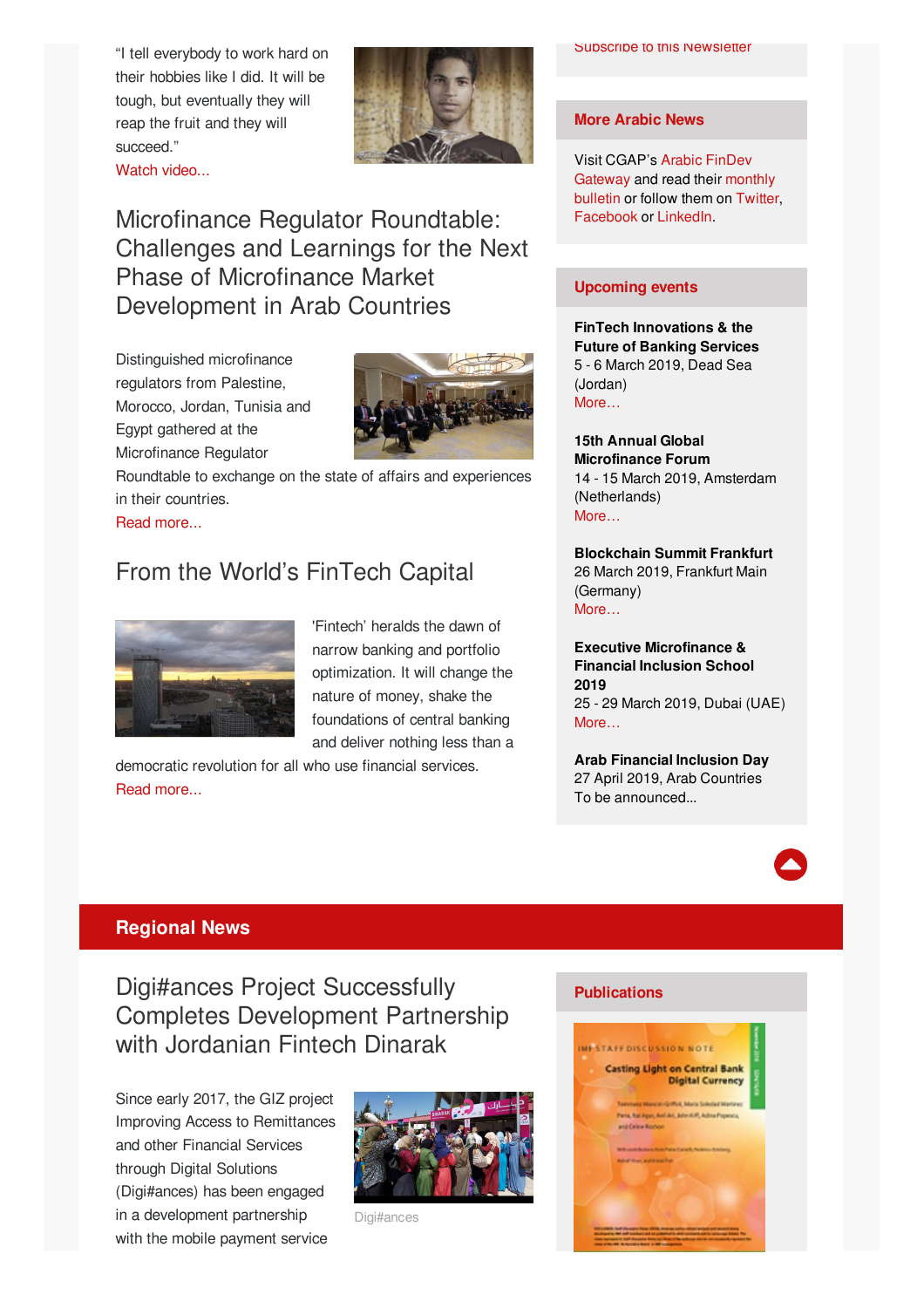provider Dinarak in Jordan. Read [more...](http://microfinance-mena.org/news/digiances-project-successfully-completes-development-partnership-jordanian-fintech-dinarak/)

# Smart Regulation Is Key for Creating a New Digital Economy in Mena

The call for the transformation of the role of the state contained in the latest MENA Economic Monitor (MEM) cannot be overemphasized. For the "moonshot approach" to the new digital economy to succeed in generating equitable growth and creating millions of jobs, public authorities in the region must become effective regulators.

#### Read [more...](https://blogs.worldbank.org/arabvoices/smart-regulation-key-creating-new-digital-economy-mena)

# Who Is Innovating in the Arab World?

Meet the eight finalists and winners of the inaugural edition of the Arab Financial Inclusion Innovation Prize. Read more [\(English\)...](http://findevgateway.org/blog/2018/dec/who-innovating-arab-world)

Read more [\(Arabic\)...](https://www.findevgateway.org/ar/blog/2018/??????-?????-??????/????-??????-??????-??????-??????-??-??????-??????)

# AFI Congratulates Palestine on Launching NFIS Aimed at Inclusive Economic Growth and Sustainable Development

#### "Alliance for Financial Inclusion

(AFI) is proud to have journeyed with Palestinian Monetary Authority in the development and finalization of its National Financial Inclusion Strategy (NFIS)," said AFI Executive Director Dr. Alfred Hannig in his keynote address during the NFIS launch ceremony organized by the Palestinian Monetary Authority (PMA) and Palestine Capital Markets Authority (PCMA) on 2 December 2018 in Ramallah. Read [more...](https://www.afi-global.org/news/2018/12/afi-congratulates-palestine-launching-nfis-aimed-inclusive-economic-growth-and)

### **Casting Light on Central Bank Digital Currencies**

Tommaso Mancini-Griffoli, Maria Soledad Martinez Peria, Itai Agur, Anil Ari, John Kiff, Adina Popescu, and Celine Rochon, International Monetary Fund (IMF) [More…](https://www.imf.org/en/Publications/Staff-Discussion-Notes/Issues/2018/11/13/Casting-Light-on-Central-Bank-Digital-Currencies-46233) (English)



#### **The Nadi Action Agenda on Green Financial Inclusion** Alliance for Financial Inclusion (AFI) [More…](https://www.afi-global.org/sites/default/files/news/Nadi Action Agenda 2018.pdf) (English)



 $28 - 24$ month<br>that control codiat swee

**Global Microscope 2018: The Enabling Environment for Financial Inclusion and the Expansion of Digital Financial Services** The Economist Intelligence Unit

[More…](https://content.centerforfinancialinclusion.org/wp-content/uploads/sites/2/2018/11/EIU_Microscope_2018_PROOF_10.pdf) (English)



### **[Contact](mailto: financialinclusion-mena@giz.de?subject=Newsletter feedback)**

**[Disclaimer](https://www.giz.de/de/newsletter/37575.html)** [Recommend](https://login.mailingwork.de/email/testPreview/simulateMailingFunction/5661) this newsletter

**Deutsche Gesellschaft für Internationale Zusammenarbeit (GIZ) GmbH**

Registered offices